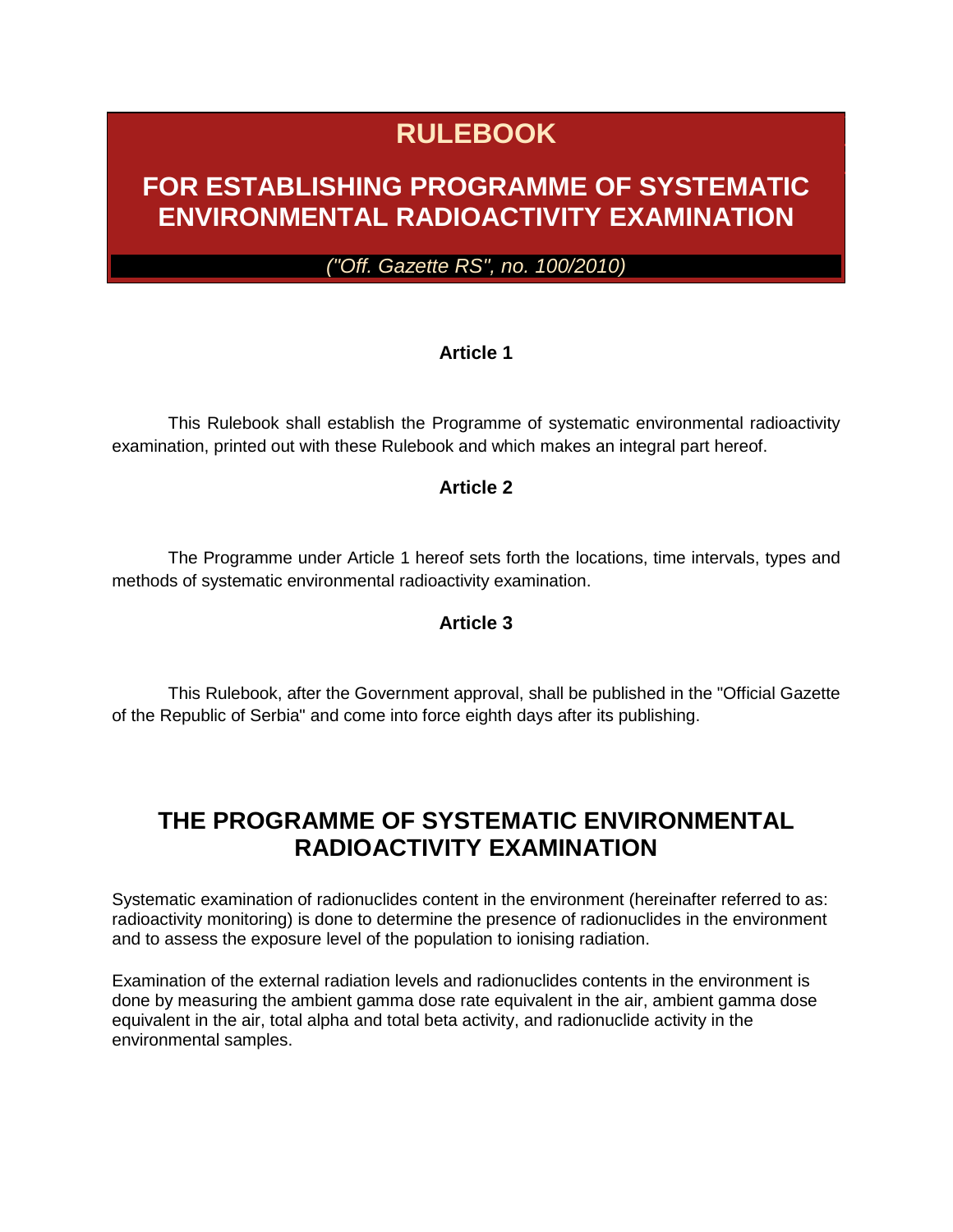The measurement of ambient gamma dose rate equivalent in the air is done by a calibrated device, which can continually record daily changes in ambient gamma dose rate equivalent in the air (from 50 nSv/h to 15 mSv/h), and whose measuring uncertainty is less than 10%.

The measurement of ambient gamma dose equivalent in the air is done by calibrated thermoluminescent (hereinafter referred to as: TL) dosimeters.

The measurement of radionuclide activity in the environmental samples is done by gamma spectrometry method and specific methods for certain radionuclides in line with accredited methods according to the recommendations of the International Atomic Energy Agency.

Gamma spectrometry measurement of radionuclide activity in a sample is done by measuring within an energy range from 50 keV to 2700 keV, by calibrated, computerised gamma spectrometer with low-background shielded semiconductor detector.

The measurement of total alpha and total beta activity in the environmental samples is done by calibrated low-background alpha and beta counters.

The specific methods for determining radionuclides content include activity measurements by properly calibrated alpha, beta and gamma-ray counters and corresponding calibrated spectrometers, of the samples previously prepared by radiochemical or other standard method.

Radioactivity monitoring in the environment of the Republic of Serbia includes:

1) Systematic examination of the radioactivity in normal circumstances;

2) Examination of the radioactivity on suspicion of an emergency, and in the course of an emergency.

## I SYSTEMATIC EXAMINATION OF THE RADIOACITIVITY UNDER NORMAL CIRCUMSTANCES

Programme of systematic examination of the radioactivity under normal circumstances includes the following measurements:

- 1) Examination of external radiation levels;
- 2) Examination of radionuclides content in the air;
- 3) Examination of radionuclides content in solid and liquid precipitation;
- 4) Examination of radionuclides contents in surface waters;
- 5) Examination of radionuclides contents in drinking water;
- 6) Examination of radionuclides contents in food;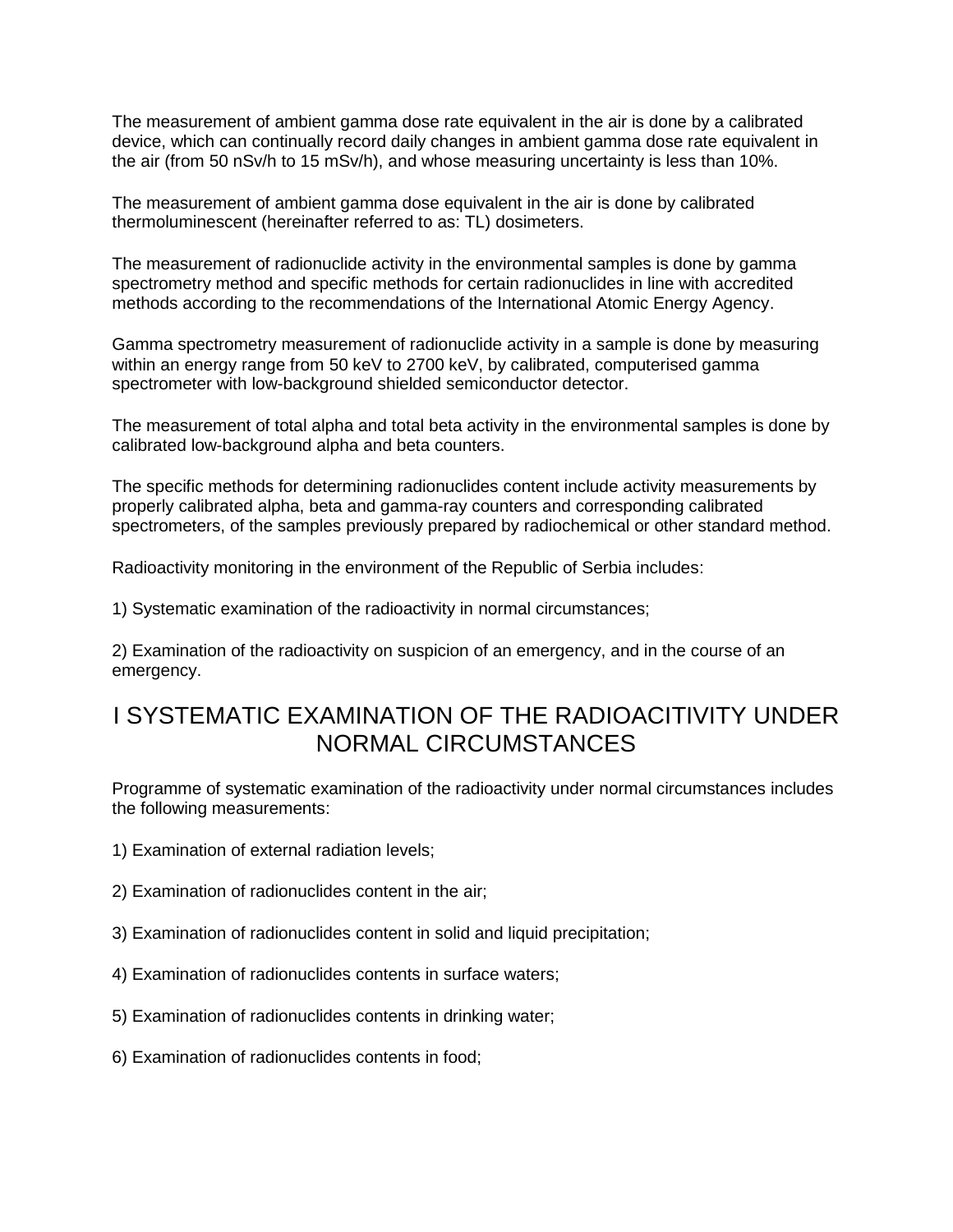7) Examination the level of exposure to naturally-occurring ionising radiation in residential and work environments.

8) Examination of radionuclides content at locations affected by depleted uranium.

The overview of the number of samples and the examination types are given as Appendix I to this Programme.

#### **1. Examination of external radiation levels**

#### *Measurement of ambient gamma dose rate equivalents in the air*

Ambient gamma dose rate equivalent in the air is measured daily, throughout 24 h a day, at the height of 1 m above an uncultivated grassy area in Beograd, Kladovo, Vinča, Palić, Novi Sad, Zlatibor, Niš, Vranje and Kosovska Mitrovica.

Measuring devices for measurements of ambient gamma dose rate equivalent in the air are parts of the system for early warning of emergency.

*Measurement of ambient gamma dose equivalent in the air*

The measurement of ambient gamma dose equivalent in the air is done by TL dosimeters, placed at 1 m height above an uncultivated grassy area with the replacement and reading period once every three months.

Ambient gamma dose equivalents in the air are measured in Beograd, Vinča, Kladovo, Prahovo, Golubac, Palić, Novi Sad, Sremska Mitrovica, Obrenovac, Užice, Kraljevo, Kragujevac, Zaječar, Niš, Lazarevac and Pirot.

#### **2. Examination of radionuclides content in the air**

The samples for examination of the radionuclides content in the air (hereinafter referred to as: aerosol samples) are collected continually in the course of 24 hours, every day, by pumping at least 300 m<sup>3</sup>/h of air through filter paper of known efficiency at 1m height above an uncultivated grassy area.

The aerosol samples collected within one month are put together at the month-end in aggregate monthly samples and are analyzed by gamma spectrometry not later than in the first half of the following month for the previous month.

The aerosol samples for examination of radionuclides content are collected in Beograd, Vinča, Subotica, Niš, Zlatibor, Zaječar and Vranje.

#### **3. Examination of radionuclides content in solid and liquid precipitation**

The samples of solid and liquid precipitation are collected continually in the course of one month at 1m height above the ground level by a sampler whose surface is at least 0,6 m<sup>2</sup>. When collecting the samples, the amount of precipitation is recorded too.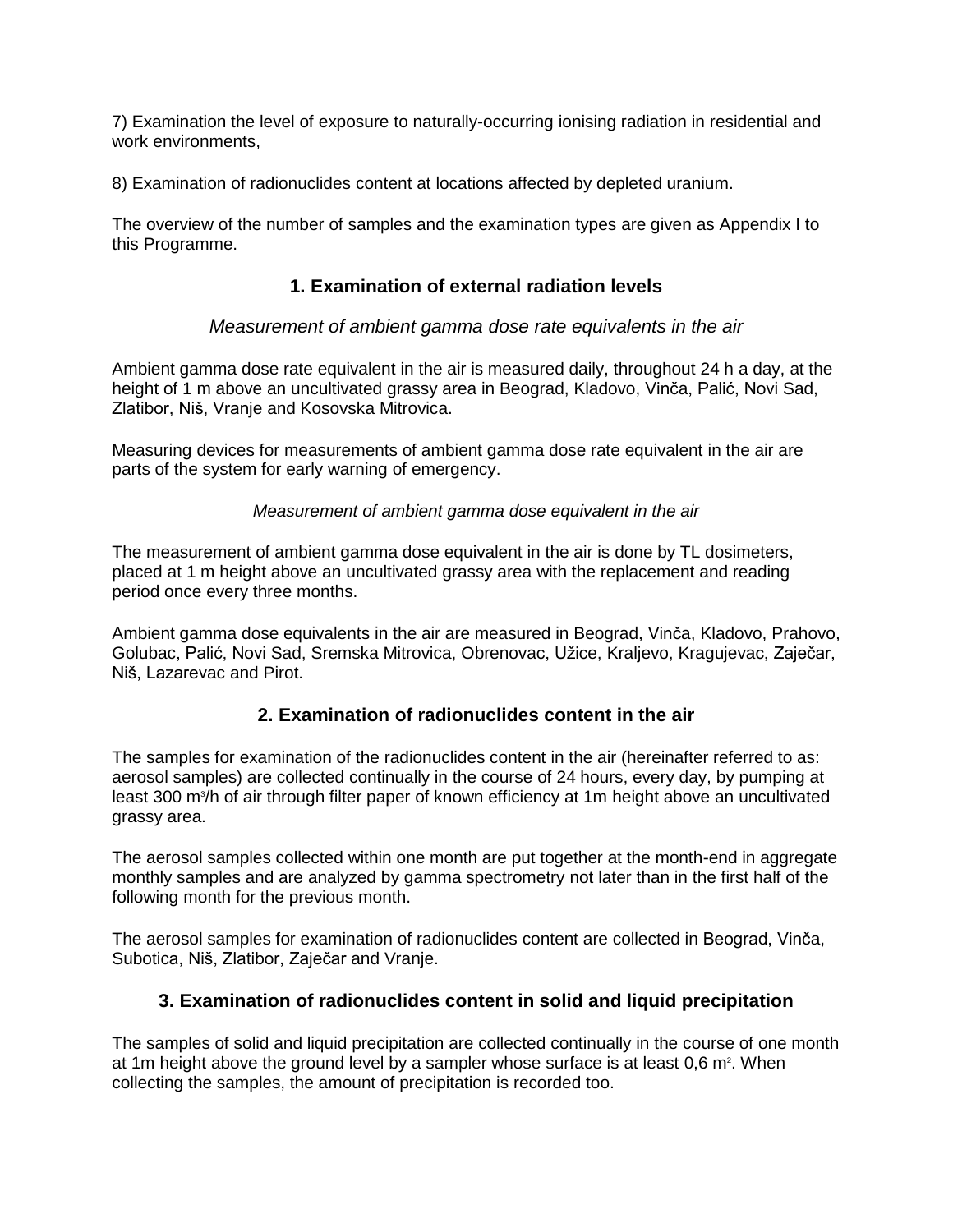The aggregate monthly samples of solid precipitation and liquid precipitation are analyzed by gamma spectrometry.

The precipitation samples are collected in Beograd, Vinča, Subotica, Novi Sad, Niš, Zaječar, Kragujevac, Zlatibor and Vranje.

#### **4. Examination of radionuclides content in surface waters**

The samples of surface waters for examination of radionuclides content are collected on the daily basis in the following rivers:

- 1. the Danube at Bezdan, Zemun, Vinča and Prahovo;
- 2. the Sava at Sremska Mitrovica and Beograd;
- 3. the Nišava at Pirot;
- 4. the Tisa at Kanjiža;
- 5. the Timok at Knjaževac;
- 6. the Drina at Loznica.

The samples of water at places under 1 and 2 are analyzed by gamma spectrometry as aggregate monthly samples.

The samples of water collected at places under 3 to 6 are analyzed by gamma spectrometry as aggregate three-monthly samples.

The water samples collected from the Danube (at Bezdan) and the Sava (at Sremska Mitrovica) are determined for  ${}^{3}H$  i  ${}^{80}Sr$  as the aggregate monthly samples.

In places under Paragraph 1, once every six months sediment samples are collected at the depth from 0 to 10 cm from the river bed.

The sediment samples are analyzed by gamma spectrometry. The sediment samples collected from the Danube (at Bezdan) and the Sava (at Sremska Mitrovica) are analyzed for the content of <sup>90</sup>Sr.

#### **5. Examination of radionuclides content in drinking water**

The samples of drinking water from a water supply system for the settlements with more than 100,000 inhabitants are collected on the daily basis, and total alpha and total beta activity and gamma spectrometric examination is done in the aggregate monthly samples.

Radionuclides content in drinking water from a water supply system using water from the Danube and the Sava, the upstream basins of which contain nuclear facilities are analyzed also for the content of  $^{\circ}$ Sr and  $^{\circ}$ H in the aggregate three-monthly samples.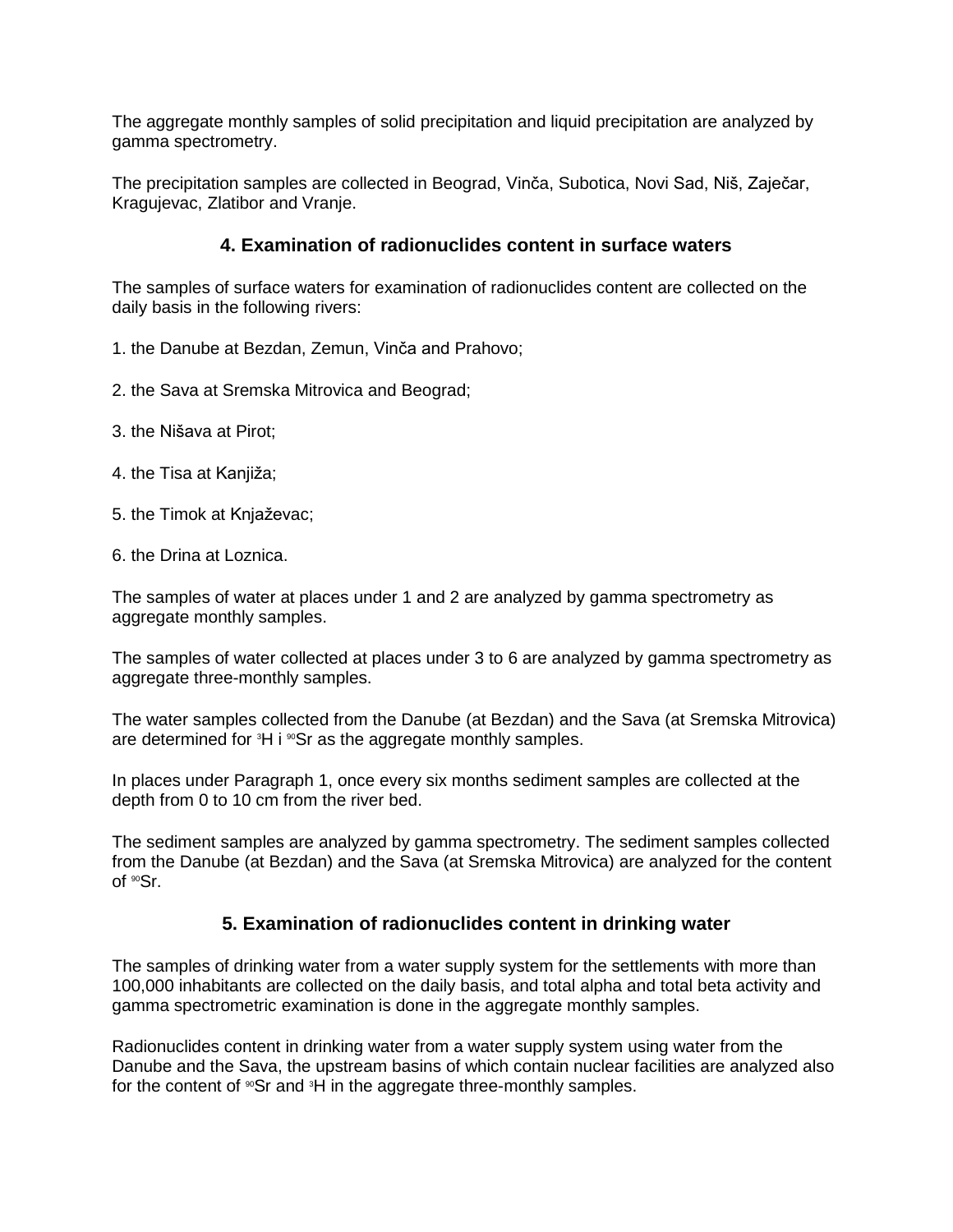#### **6. Examination of radionuclides content in foodstuff and feedingstuff**

Radionuclides content in foodstuff is examined in the samples of meat, milk, dairy products, cereals, vegetables and fruit.

The food samples under Paragraph 1 hereof are collected in Beograd, Subotica, Novi Sad, Niš, Užice, Zaječar and Vranje.

Milk samples are collected on the daily basis from the purchasing dairy company network in places under Paragraph 2 hereof, and aggregate samples from each of the places are analysed separately.

Foodstuff samples are collected from the primary production and radionuclides content is examined according to ripening and breeding (for meat).

In particular, composite diet samples are collected from children foodstuff in social institutions (kindergartens, four samples per year) in Beograd, Novi Sad and Niš.

Foodstuff samples are analyzed by gamma spectrometry and by specific determination of  $\sqrt{9}$ Sr content.

Examination of radionuclides content in feedingstuff includes fresh bulk feed, dry bulk feed and mixed fodder for feeding various types and categories of animals.

Feed samples are analyzed by gamma spectrometry.

#### **7. Examination of the level of exposure to naturally-occurring ionising radiation in residential and work environments**

Examination of the exposure level in residential environments is done by measuring the radon concentration in the air.

The measurement is done in the present and newly built structures (flats, schools, kindergartens) in Beograd, Subotica, Novi Sad, Niš, Užice, Zaječar and Vranje.

Measurements are done once per year in at least 50 structures in total.

#### **8. Examination of radionuclides content at locations affected by depleted uranium**

Examination of radionuclides content at locations affected by depleted uranium includes examination of soil, plants and drinking water.

The samples of soil and plants are collected at sites Borovac, Bratoselce, Reljan and Pljačkovica.

Water samples are collected from the local wells or water supply system at the sites Borovac, Bratoselce, Reljan and Pljačkovica.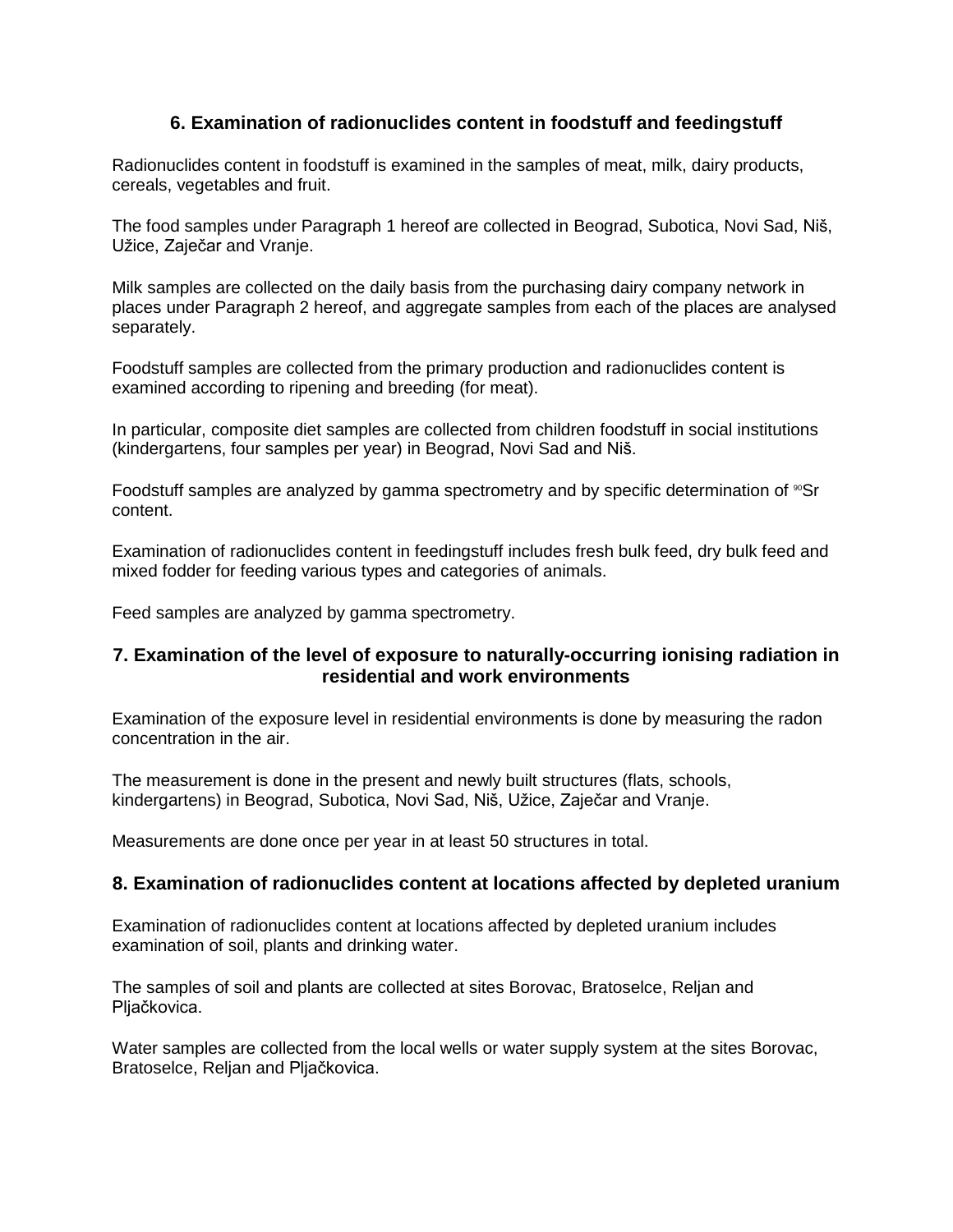All samples are analyzed by gamma spectrometry for radionuclides content, and in drinking water samples total alpha and total beta activity are measured.

## II RADIOACTIVITY EXAMINATION ON SUSPICION OF AN EMERGENCY AND IN THE COURSE OF AN EMERGENCY

If the Agency, based on the information received from the system for early warning of emergency, direct from a nuclear or radiation facility operator, or through international cooperation, establishes that an emergency has occurred that may cause an additional exposure of the population and the environment of the Republic of Serbia, then an additional number of locations will be determined, as well as the measurement frequency, and the authorized institutions will be required to perform such measurements.

## III REPORT ON COMPLETED SYSTEMATIC ENVIRONMENTAL RADIOACTIVITY MONITORING

Legal entities which perform radioactivity monitoring shall deliver to the Agency the Report on environmental radioactivity monitoring not later than 31 May of the current year for the previous year, while in case of an accident or at the demand of Agency they shall deliver the report forthwith.

### **Appendix I. Overview of the number of samples and the types of examination**

Table 1. Overview of the number of samples and the types of examination for radionuclides content in the environmental samples

| Type of sample                    | Type of examination                                               | No.<br>of<br>sites | Annual<br>measuring<br>frequency per<br>site | No. of<br>tested<br>samples<br>per site | <b>Total annual</b><br>number of<br>examinations |
|-----------------------------------|-------------------------------------------------------------------|--------------------|----------------------------------------------|-----------------------------------------|--------------------------------------------------|
| External radiation<br>level       | Ambient gamma<br>dose rate equivalent                             | 9                  | continually                                  |                                         |                                                  |
|                                   | Ambient gamma<br>dose equivalent                                  | 16                 | 4                                            | 1                                       | 64                                               |
| Air                               | Gamma<br>spectrometric<br>analysis of<br>radionuclides<br>content | 7                  | 12                                           | 1                                       | 84                                               |
| Solid and liquid<br>precipitation | Gamma<br>spectrometric<br>analysis of<br>radionuclides<br>content | 9                  | 12                                           | 1                                       | 108                                              |
| Surface water                     | Gamma                                                             | 6                  | 12                                           | 1                                       | 88                                               |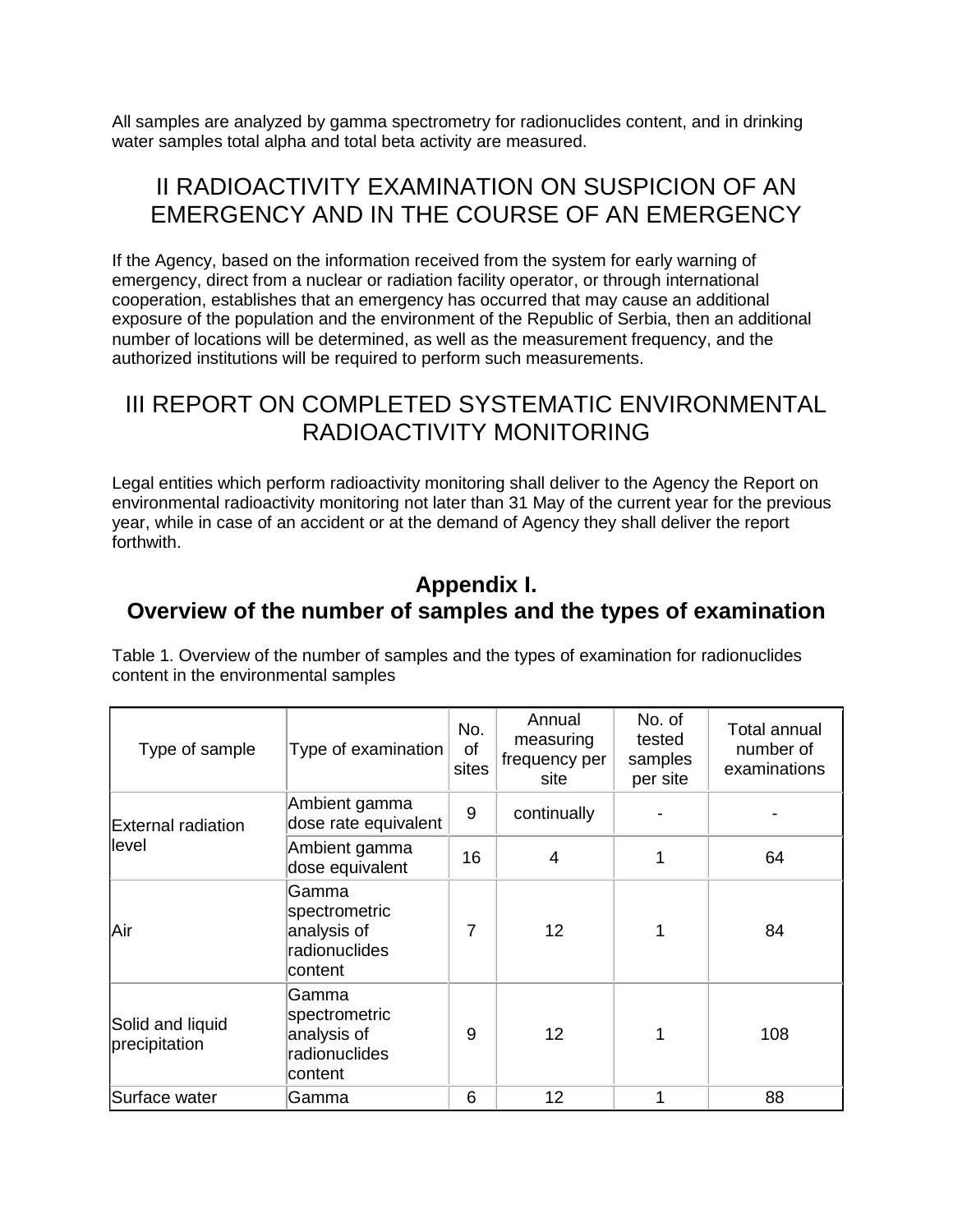|                |                   | spectrometric<br>analysis of<br>radionuclides<br>content          | $\overline{4}$ | 4              | 1            |                |
|----------------|-------------------|-------------------------------------------------------------------|----------------|----------------|--------------|----------------|
|                |                   | Contents of 90Sr &<br>3H                                          | $\overline{2}$ | 12             | $\mathbf{1}$ | 24             |
| River sediment |                   | Gamma<br>spectrometric<br>analysis of<br>radionuclides<br>content | 10             | $\overline{2}$ | 1            | 20             |
|                |                   | Content of 90Sr                                                   | 2              | $\overline{2}$ | $\mathbf{1}$ | $\overline{4}$ |
| Drinking water |                   | Determination of<br>total alpha and beta<br>activity              | $\overline{7}$ | 12             | 1            | 84             |
|                |                   | Gamma<br>spectrometric<br>analysis of<br>radionuclides<br>content | $\overline{7}$ | 12             | 1            | 84             |
|                |                   | Contents of 90Sr &<br>3H                                          | $\overline{2}$ | $\overline{4}$ | $\mathbf{1}$ | 8              |
|                | Milk              | Gamma<br>spectrometric<br>analysis of<br>radionuclides<br>content | $\overline{7}$ | 12             | 1            | 84             |
|                |                   | Content of 90Sr                                                   | $\overline{7}$ | 12             | $\mathbf{1}$ | 84             |
|                | Dairy<br>products | Gamma<br>spectrometric<br>analysis of<br>radionuclides<br>content | $\overline{7}$ | $\overline{2}$ | 1            | 14             |
|                |                   | Content of 90Sr                                                   | $\overline{7}$ | $\overline{2}$ | $\mathbf{1}$ | 14             |
| Foodstuff      | Meat              | Gamma<br>spectrometric<br>analysis of<br>radionuclides<br>content | $\overline{7}$ | $\overline{2}$ | 1            | 14             |
|                |                   | Content of 90Sr                                                   | $\overline{7}$ | $\overline{2}$ | $\mathbf{1}$ | 14             |
|                | Cereals           | Gamma<br>spectrometric<br>analysis of<br>radionuclides<br>content | $\overline{7}$ | $\overline{2}$ | 1            | 14             |
|                |                   | Content of 90Sr                                                   | $\overline{7}$ | $\overline{2}$ | $\mathbf{1}$ | 14             |
|                | Vegetables Gamma  |                                                                   | $\overline{7}$ | $\overline{2}$ | 3            | 42             |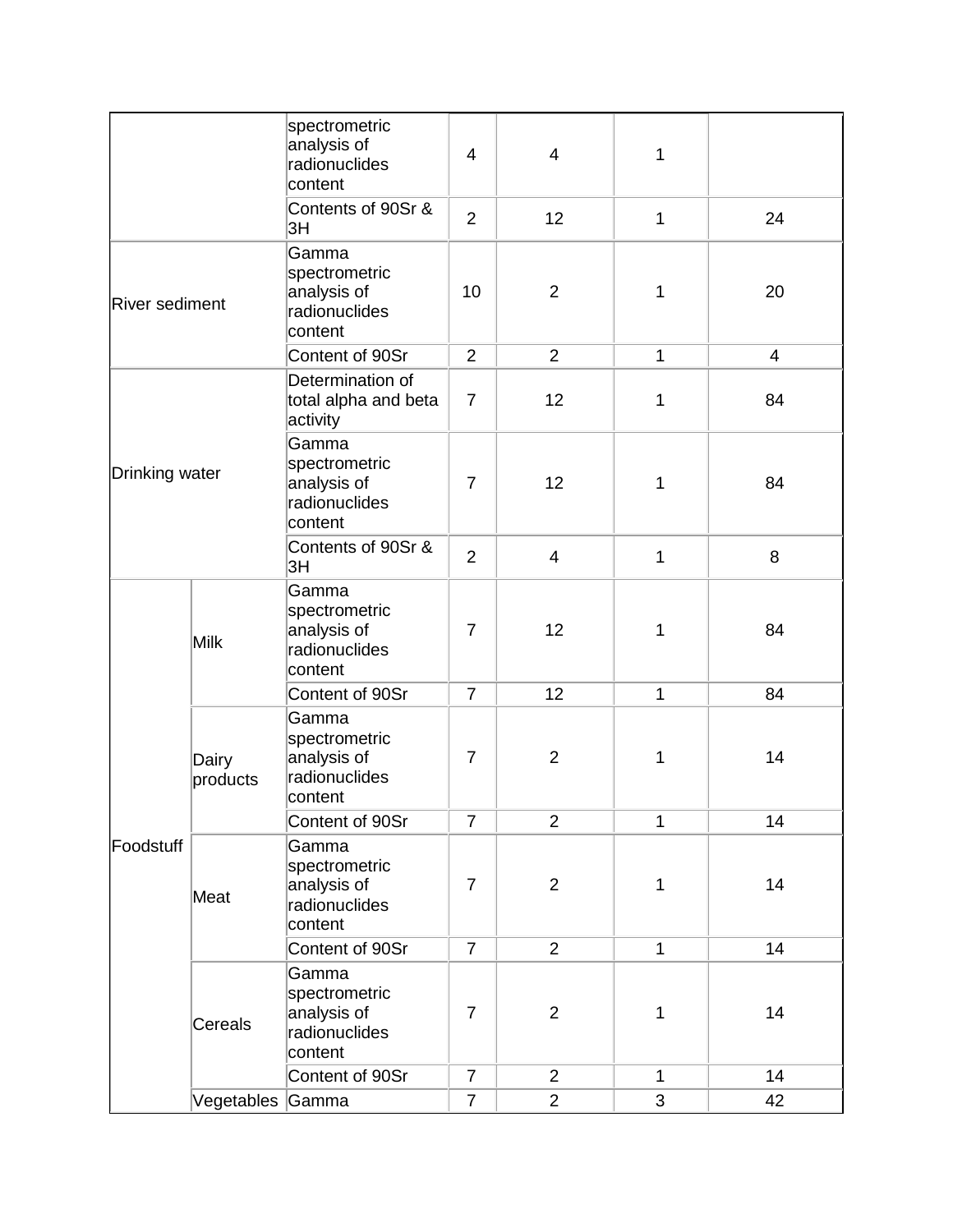|                  |                    | spectrometric<br>analysis of<br>radionuclides<br>content          |                |                |                |    |
|------------------|--------------------|-------------------------------------------------------------------|----------------|----------------|----------------|----|
|                  |                    | Content of 90Sr                                                   | $\overline{7}$ | $\overline{2}$ | 3              | 42 |
|                  | Fruit              | Gamma<br>spectrometric<br>analysis of<br>radionuclides<br>content | $\overline{7}$ | $\overline{2}$ | $\overline{2}$ | 28 |
|                  |                    | Content of 90Sr                                                   | $\overline{7}$ | $\overline{2}$ | $\overline{2}$ | 28 |
|                  | Children<br>meal   | Gamma<br>spectrometric<br>analysis of<br>radionuclides<br>content | 3              | 4              | 1              | 12 |
|                  |                    | Content of 90Sr                                                   | 3              | $\overline{4}$ | 1              | 12 |
| Feeding<br>Stuff | Fresh bulk<br>feed | Gamma<br>spectrometric<br>analysis of<br>radionuclides<br>content | $\overline{7}$ | $\overline{2}$ | 1              | 14 |
|                  | Dry bulk<br>feed   | Gamma<br>spectrometric<br>analysis of<br>radionuclides<br>content | $\overline{7}$ | $\overline{2}$ | 1              | 14 |
|                  | Mixed<br>fodder    | Gamma<br>spectrometric<br>analysis of<br>radionuclides<br>content | $\overline{7}$ | $\overline{2}$ | 1              | 14 |

Table 2. Examination the level of exposure to naturally-occurring ionising radiation in residential and work environments

|         | Location Type of structure | Annual examination<br>frequency | Number of<br>structures | Total annual number of<br>examinations |
|---------|----------------------------|---------------------------------|-------------------------|----------------------------------------|
| Beograd | Residential<br>building    |                                 | 15                      | 15                                     |
|         | Kindergarten               |                                 | 3                       |                                        |
|         | School                     |                                 | 3                       | 3                                      |
|         | Residential<br>building    |                                 | 5                       | 5                                      |
|         | Subotica Kindergarten      |                                 | っ                       | ⌒                                      |
|         | School                     |                                 |                         |                                        |